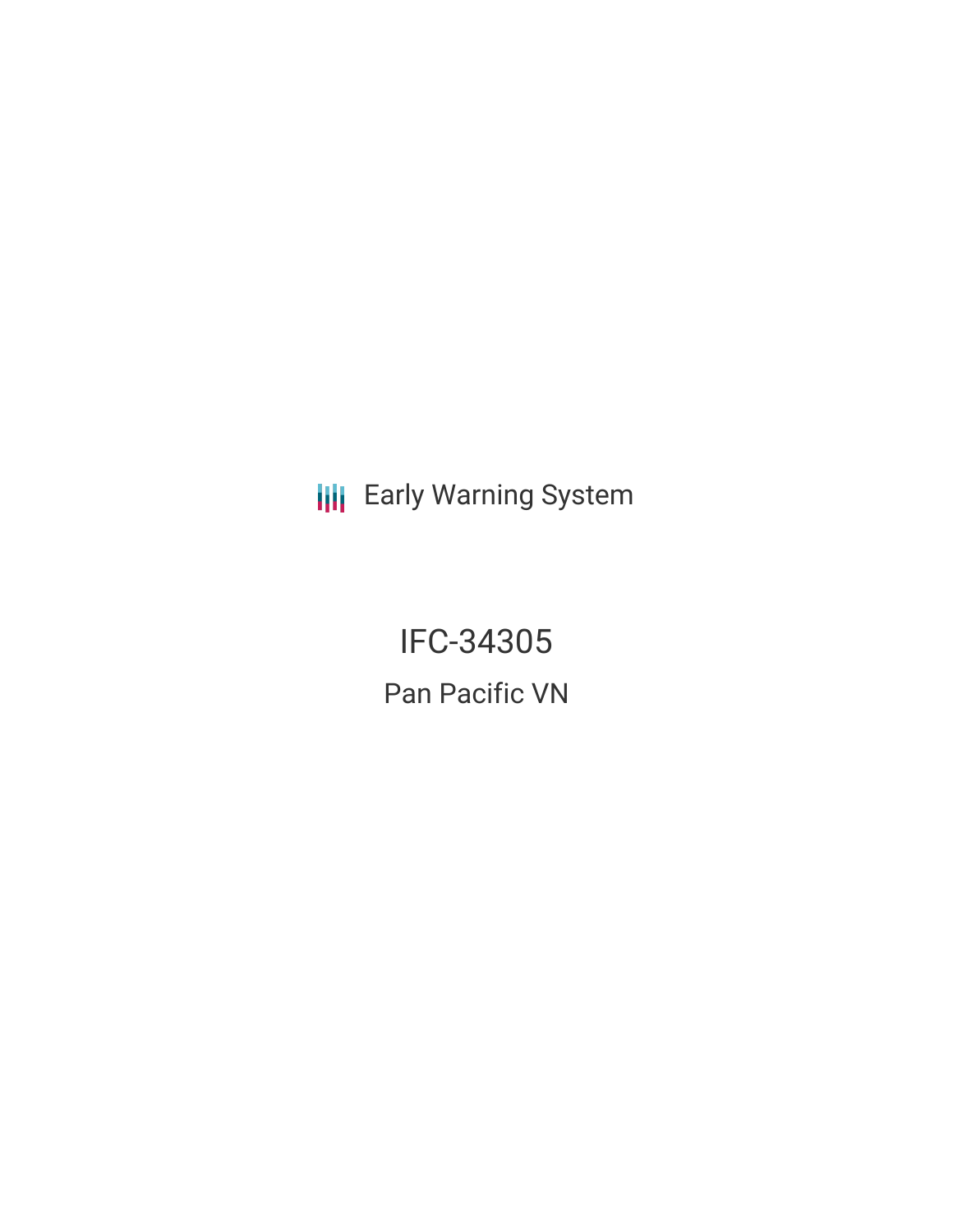# **Quick Facts**

| <b>Countries</b>               | Vietnam                                      |
|--------------------------------|----------------------------------------------|
| <b>Specific Location</b>       | Long An, Ben Tre provinces                   |
| <b>Financial Institutions</b>  | International Finance Corporation (IFC)      |
| <b>Status</b>                  | Approved                                     |
| <b>Bank Risk Rating</b>        | B                                            |
| <b>Voting Date</b>             | 2015-01-21                                   |
| <b>Borrower</b>                | THE PAN GROUP JSC                            |
| <b>Sectors</b>                 | Agriculture and Forestry, Industry and Trade |
| <b>Investment Type(s)</b>      | Equity                                       |
| <b>Investment Amount (USD)</b> | $$6.63$ million                              |
| <b>Project Cost (USD)</b>      | $$35.00$ million                             |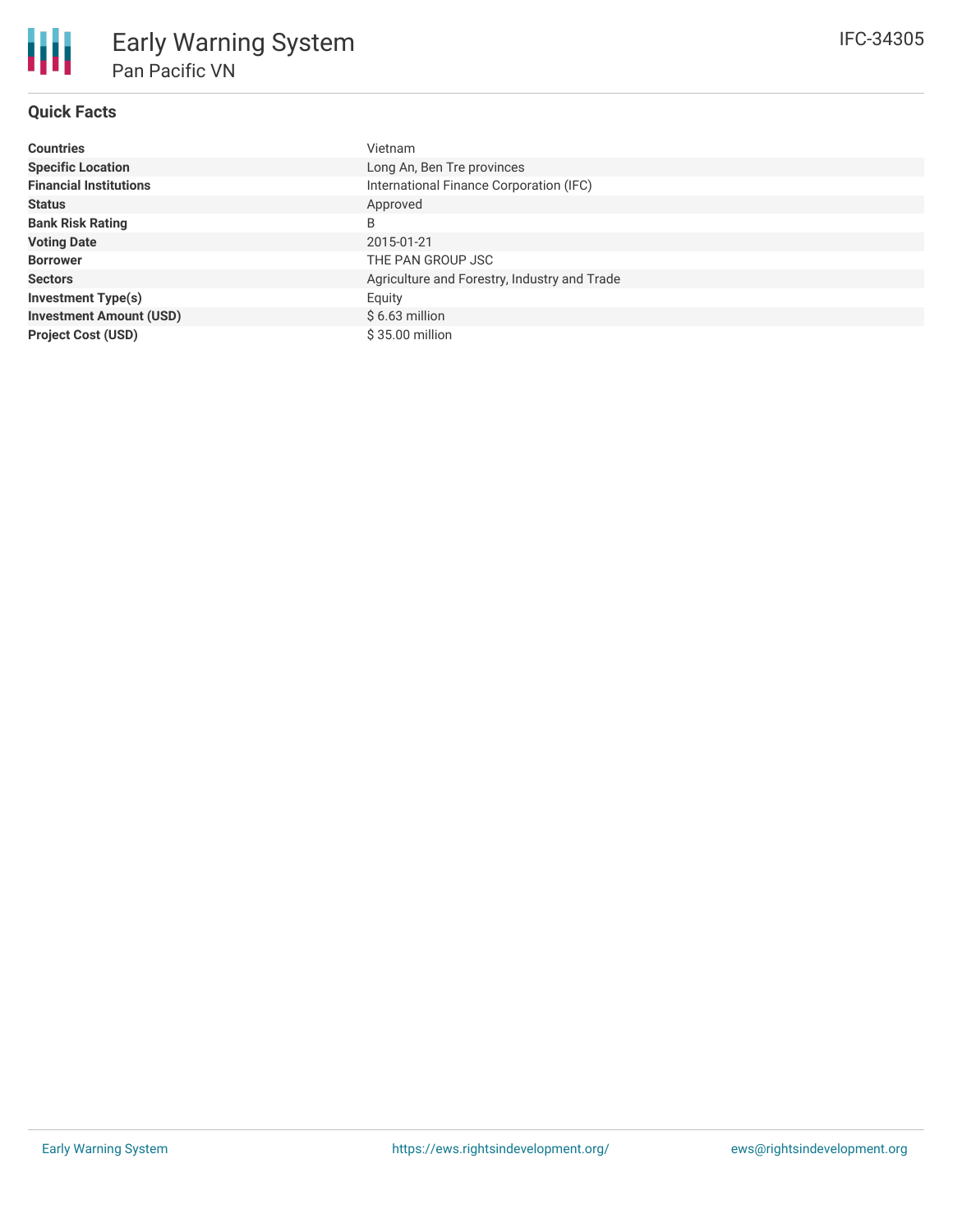

## **Project Description**

The proposed investment is a US\$6.5 million equity investment in Pan Pacific Corporation ("PAN" or the "Company") to support the company's US\$35 million expansion which comprises:

(i) acquisition of a target company in consumer food sector,

- (ii) purchase of an additional stake of Long An Food Processing Export JSC ("Lafooco"), cashew processor,
- (iii) initial capex to set up a packaged rice business,

(iv) purchase of additional stakes in its subsidiary Ben Tre Aquaproduct Import Export Joint Stock Co ("ABT"), and (v) acquisition contingency (the "Project").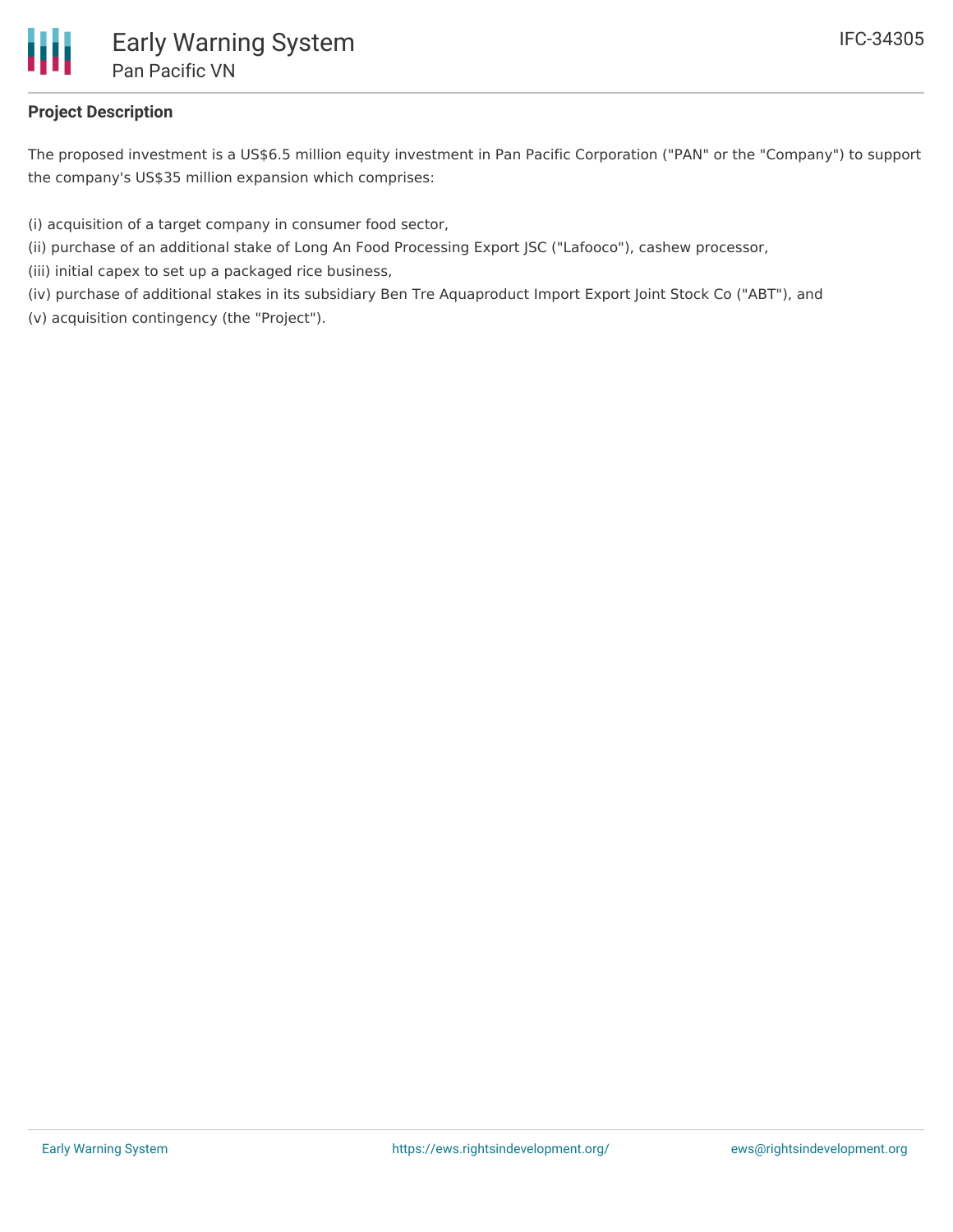### **Investment Description**

• International Finance Corporation (IFC)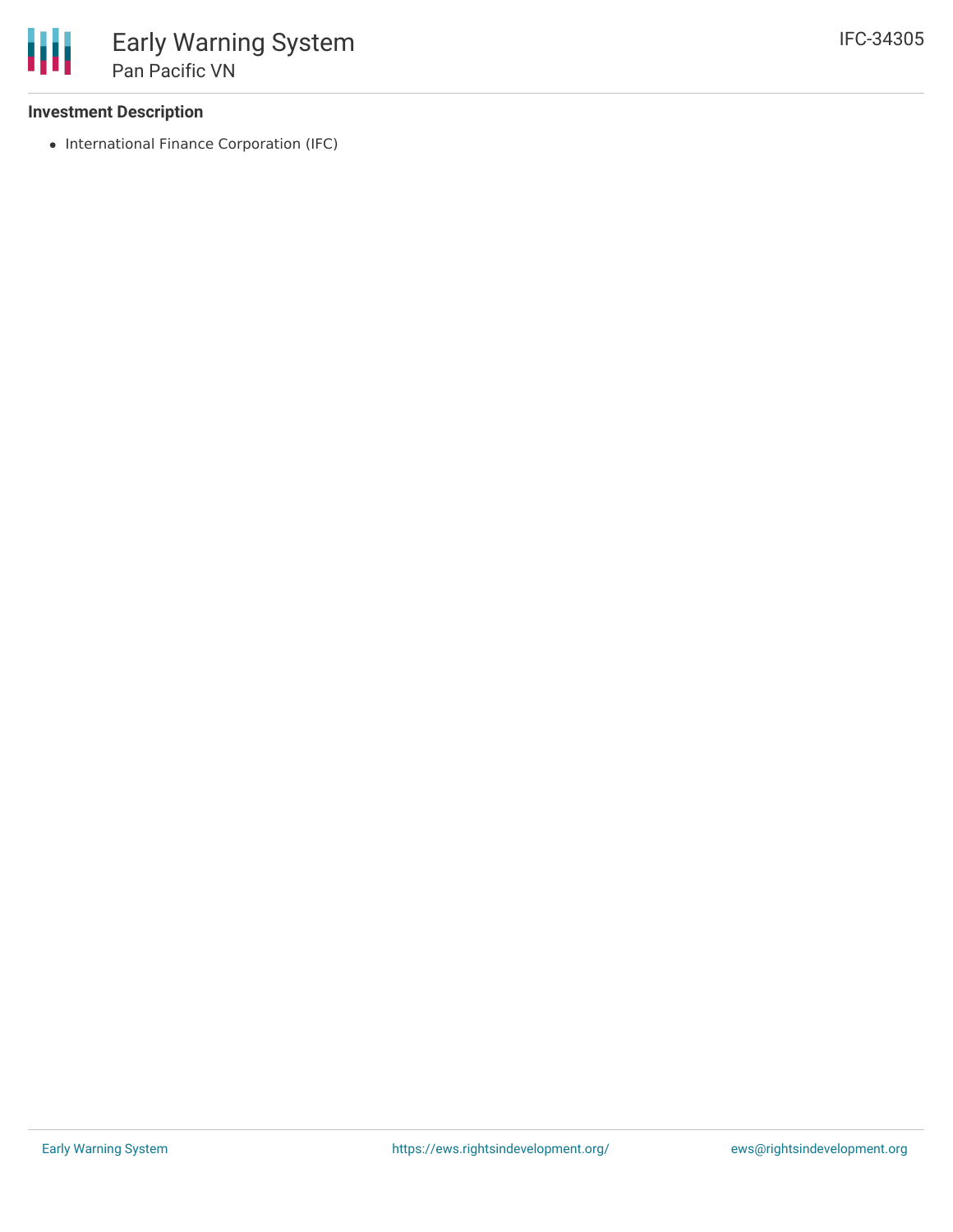PAN is an agribusiness conglomerate managing three businesses, namely aquaculture, seed and a legacy cleaning services. Its vision is to become a dominant regional multi-national corporation agribusiness and food conglomerate. PAN is the majority shareholder of Northern Seed Company (NSC) which, a producer and distributor of conventional rice, hybrid rice, glutinous corn, yellow corn and vegetable seeds, and will integrate Southern Seed Company (SSC) into this operation.

PAN also controls a fully integrated aquaculture production in the Mekong Delta, namely ABT, with a pangasius production capacity of 10,000mt/year and white/brown clam (whole shell) sourcing volume of 5,000MT/year. PAN is also partially involved in the processing of packaged cashews, through Lafooco. Lafooco owns three factories in southern Vietnam and is the second largest cashew exporter in Vietnam with an annual capacity of 35,000 MT.

PAN is 19.1% owned by the founding chairman Mr. Nguyen Duy Hung, a reputable Vietnamese businessman and his relatives and 20.9% by Saigon Securities Inc. and its associates. Other major shareholders include TAEL Two Partners Fund Limited (20%), a private equity fund based in Singapore and Mutual Fund Elite (10%), a Finland domiciled mutual equity fund licensed under the EU regulations and focusing on small to medium capitalized companies in Vietnam, China and Hong Kong; and Government of Singapore Investment Corporation ("GIC", 4.7%), a sovereign wealth fund established by Singapore government in 1981.